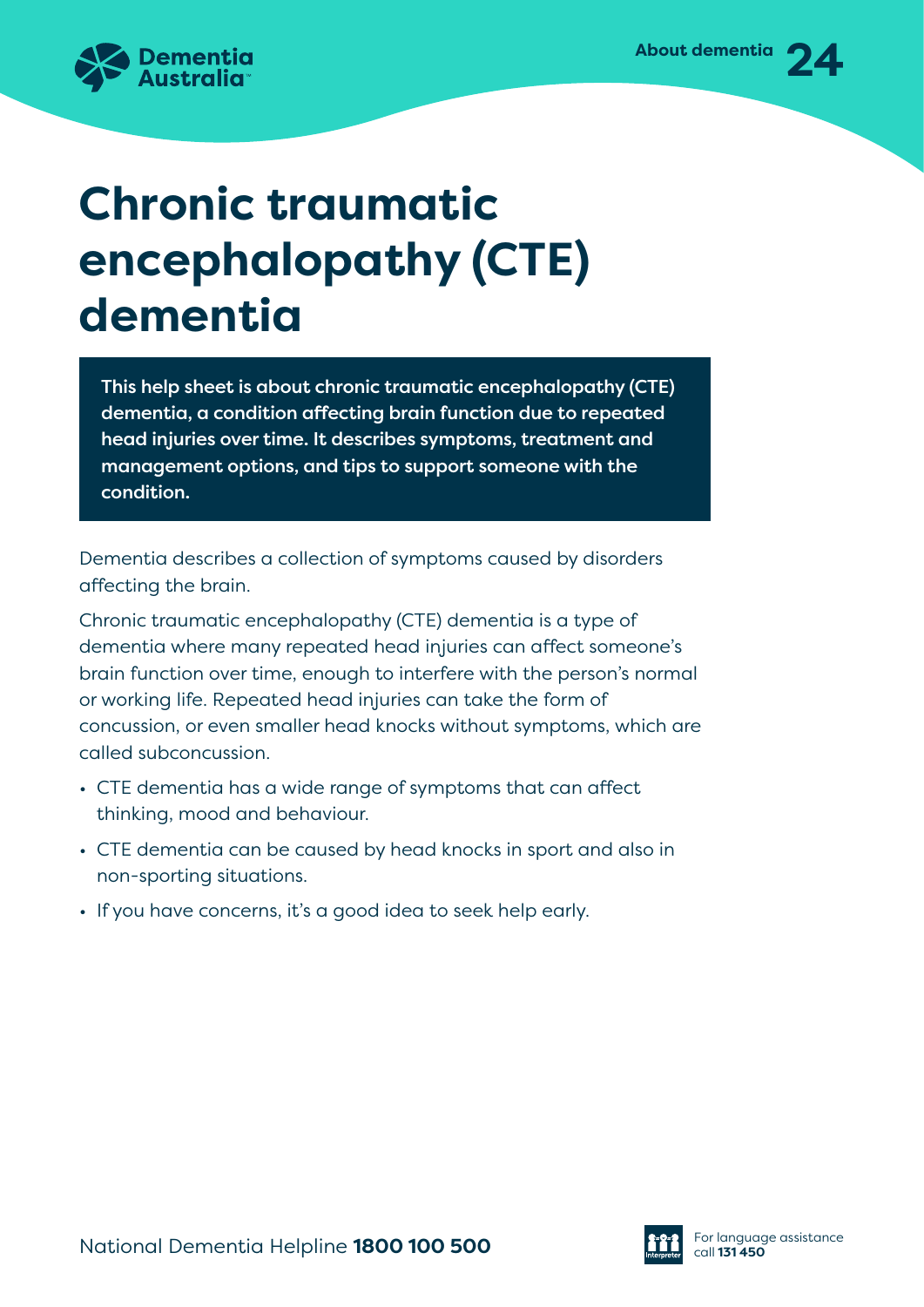

## **Signs and symptoms of CTE dementia**

A wide range of symptoms can affect thinking, mood and behaviour

Thinking-related symptoms:

- memory loss
- learning difficulties
- concentration difficulties
- confusion
- difficulties making decisions
- loss of sense of direction
- driving difficulties
- brain fog with headache or head pressure
- sleep pattern disturbance
- loss of awareness of having difficulties.

Also, when someone has had a head injury, their sleep may be affected. Poor sleep may worsen thinking difficulties.

Mood-related symptoms:

- irritability
- depression or suicidal thinking
- anxiety
- panic
- impulsiveness
- loss of empathy.

Behaviour-related symptoms:

- rage episodes including road rage
- agitation
- loss of motivation
- reduced social activity
- wandering
- slowness, or Parkinson's disease-like changes.

In many instances a person may not be aware of these symptoms, and instead those around them report difficulties.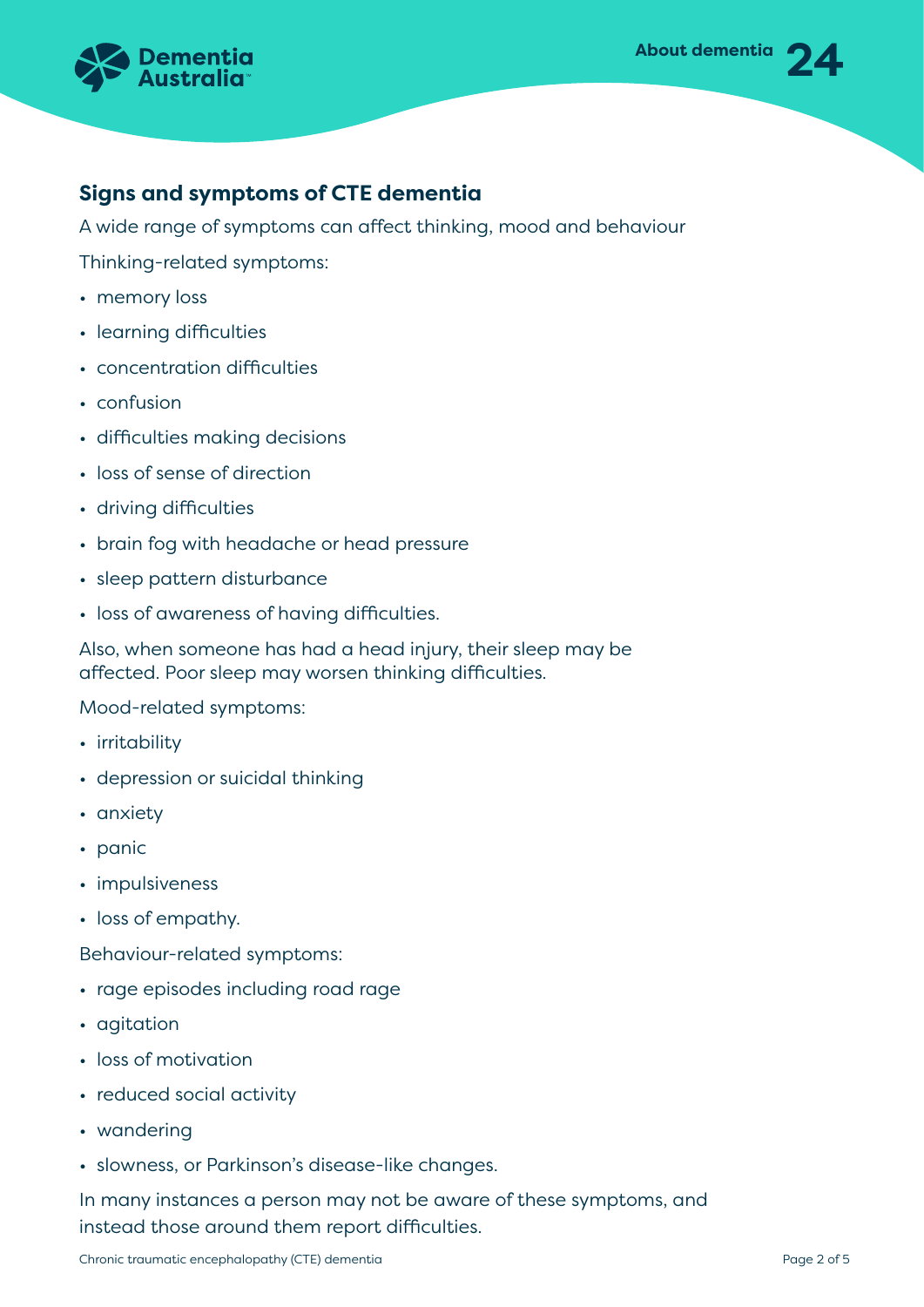

# **Diagnosing CTE dementia**

There is no single test for CTE dementia, however a doctor and medical team qualified in assessing brain injury can identify the likelihood of having CTE dementia. This team may include neurologists, geriatricians, sports physicians and rehabilitation specialists.

If you have concerns about CTE dementia, it is a good idea to seek help early. A memory check with your doctor is a simple way to start. Other conditions resulting from head injury – such as post-concussion syndrome and migraine – may be detected.

From there, referral to a specialist in assessing cognitive disorders such as CTE dementia can be made and tests arranged, such as magnetic resonance imaging (MRI) brain scans, neuropsychology testing and cognitive screening. Sometimes two or more causes of dementia may be identified in an individual.

It is possible to be diagnosed with CTE only and not CTE dementia.

When thinking, mood or behaviour changes are not related to CTE dementia, speak with your doctor about other factors that may be causing these symptoms, such as alcohol, smoking or poor sleep quality.

## **Who gets CTE dementia**

CTE dementia has been identified in boxing, football and competitive cycling, as well as equestrian and other sports involving contact or collisions.

In non-sporting situations, it can be due to violent assault, family and domestic violence, frequent falls leading to head impacts, explosions or blast trauma.

Head knocks that are seemingly minor (called sub-concussions) as well as head knocks with symptoms (called concussions) are thought to increase the risk of developing CTE dementia. However, a single or low number of head knocks is unlikely to cause a problem.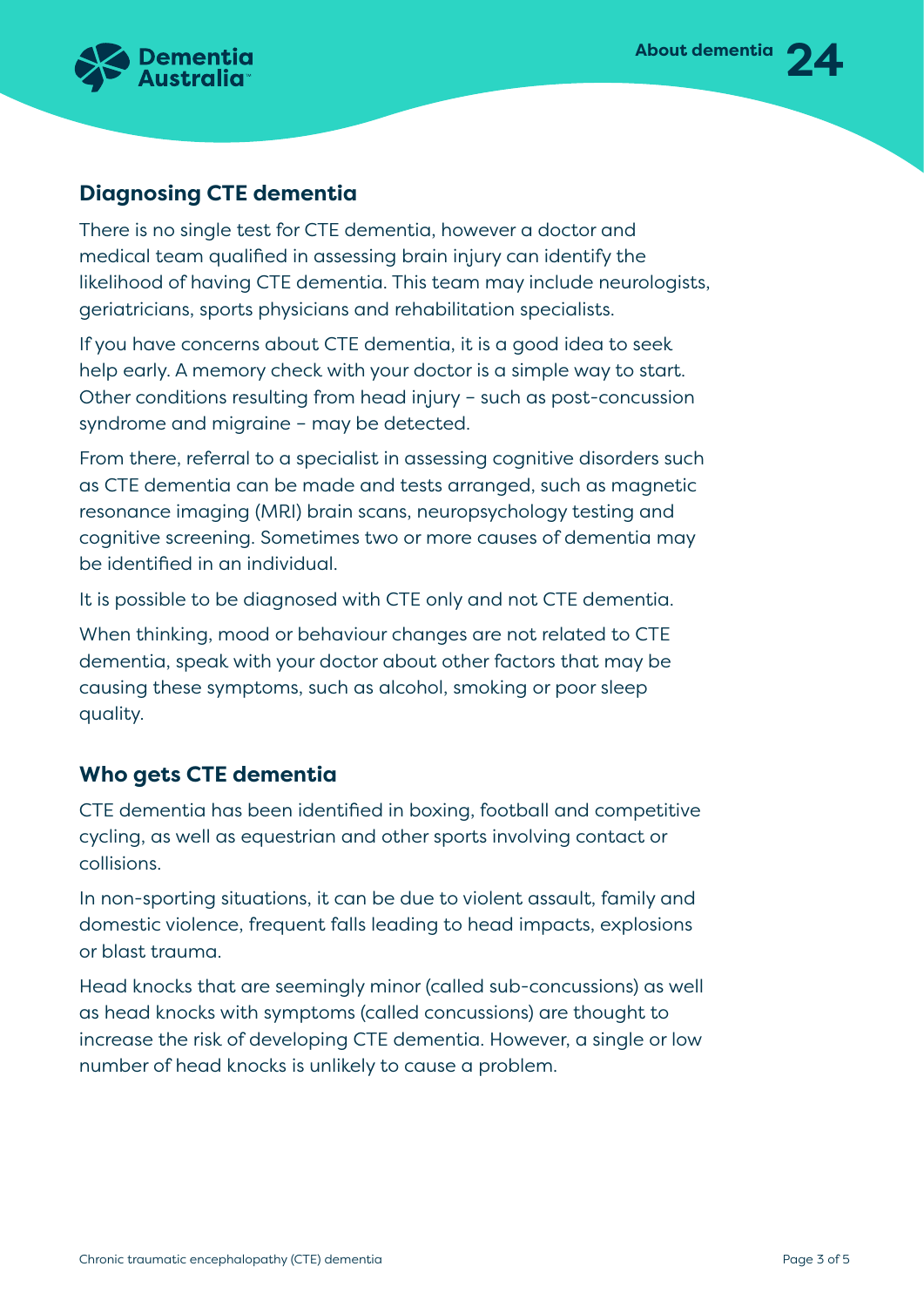



### **Treatment and management options**

Having a general practitioner who can coordinate care is part of good CTE dementia management. A specialist may choose to watch a patient's progress over time to assess the stability of their symptoms and provide reassurance.

Avoid things that may worsen thinking, including alcohol and smoking. If sleep is affected, consider getting a laboratory sleep assessment and treating conditions such as obstructive sleep apnoea. It is important that family also receive information and support so that they can assist in the best possible way.

#### **Risk reduction**

Although there is no cure, prevention and care for those at risk of CTE dementia is vital for good quality of life.

CTE dementia is a preventable condition through the avoidance or minimisation of head injury. Good concussion management is an important aspect of preventative care. You may contact your sporting club or workplace administration to discuss ways to minimise head injury.

Prevention and care for those at risk of CTE dementia is vital for good quality of life.

If you participate in a sport where head injury is a risk:

- Follow guidelines, protocols and expert opinion.
- Contact your club to discuss ways to minimise head injury.

#### **Helping someone with CTE dementia**

You may have concerns about someone you know showing changes in thinking, mood and behaviour. Gently encouraging a memory check with their doctor can be a great place to start.

As a family member or friend of someone living with CTE dementia, it's important to show compassion for yourself as well as others and to look after your own wellbeing.